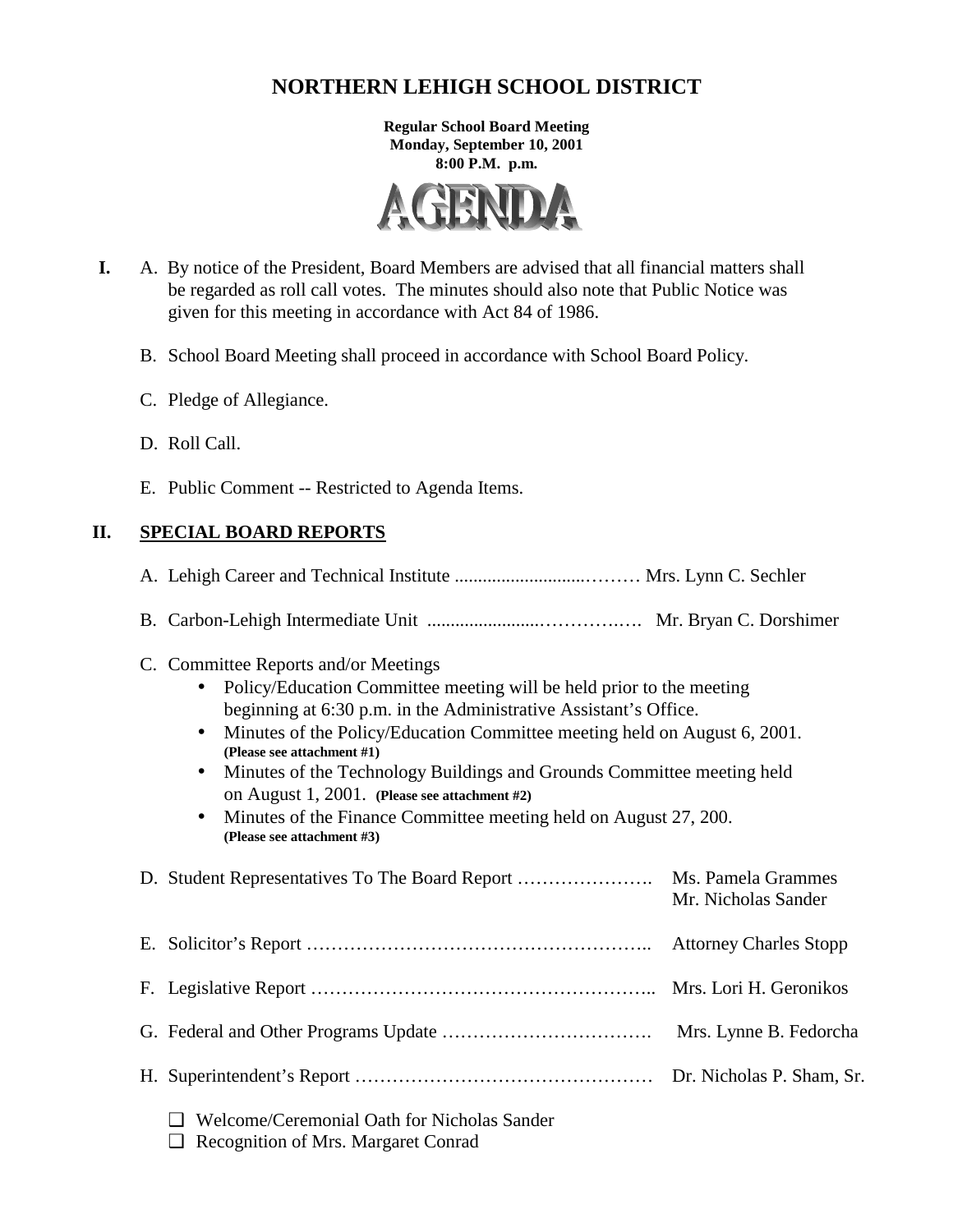- ❑ Third Day Enrollment Report
- ❑ High School Dedication
- ❑ PSBA Policies On Line **(Please see attachment #4)**
- ❑ Community Relations/Volunteerism Committee meeting on August 15
- ❑ Where Have All The Principals Gone? **(Please see attachment #5)**
- ❑ Distribute/Discuss Goal Areas And Action Plans For 2001-2002 School Year **(Please see attachment #6)**
- I. Executive Work Session A short executive session will be held following the board meeting for a personnel issue.

### **III. PERSONNEL**

- A. Nominations for Appointment
	- 1. Instructional

| a. Roxanne Sagala        | Half-Time Temporary Professional Employee                |
|--------------------------|----------------------------------------------------------|
| Assignment:              | Art Teacher in the Senior High School replacing Sherri   |
|                          | Hines, who resigned.                                     |
| Salary:                  | One-half of \$35,200 or \$17,600 (Appendix A-Step 1)     |
|                          | Bachelors)                                               |
| <b>Effective Date:</b>   | August 30, 2001                                          |
| b. Gail Barilla          | <b>Temporary Vacancy Replacement</b>                     |
| Assignment:              | Special Education Learning Support Teacher, replacing    |
|                          | Barbara Zambo who was replacing Cassandra Frantz who has |
|                          | been granted an unpaid leave of absence.                 |
| Salary:                  | $$37,000$ (Pro-rated) (Appendix A – Step 1 Masters)      |
| <b>Effective Date:</b>   | October 9, 2001                                          |
| <b>Termination Date:</b> | On or about March 12, 2002                               |

- c. Re-establish the effective date of employment for Lynn Haab, Temporary Vacancy Replacement teacher in the middle school, from August 30, 2001 to August 27, 2001.
- 2. Non-Instructional

| a. Tamra Yesik*             |                                                      |
|-----------------------------|------------------------------------------------------|
| Assignment:                 | Cafeteria/Hall Monitor                               |
|                             | New Position – Middle School – $9:30$ a.m. 1:00 p.m. |
| Salary:                     | \$8.64 Per Hour/ 3 1/2 Hours Per Day/5 Days Per Week |
| <b>Effective Date:</b>      | August 30, 2001                                      |
| *60 Day Probationary Period |                                                      |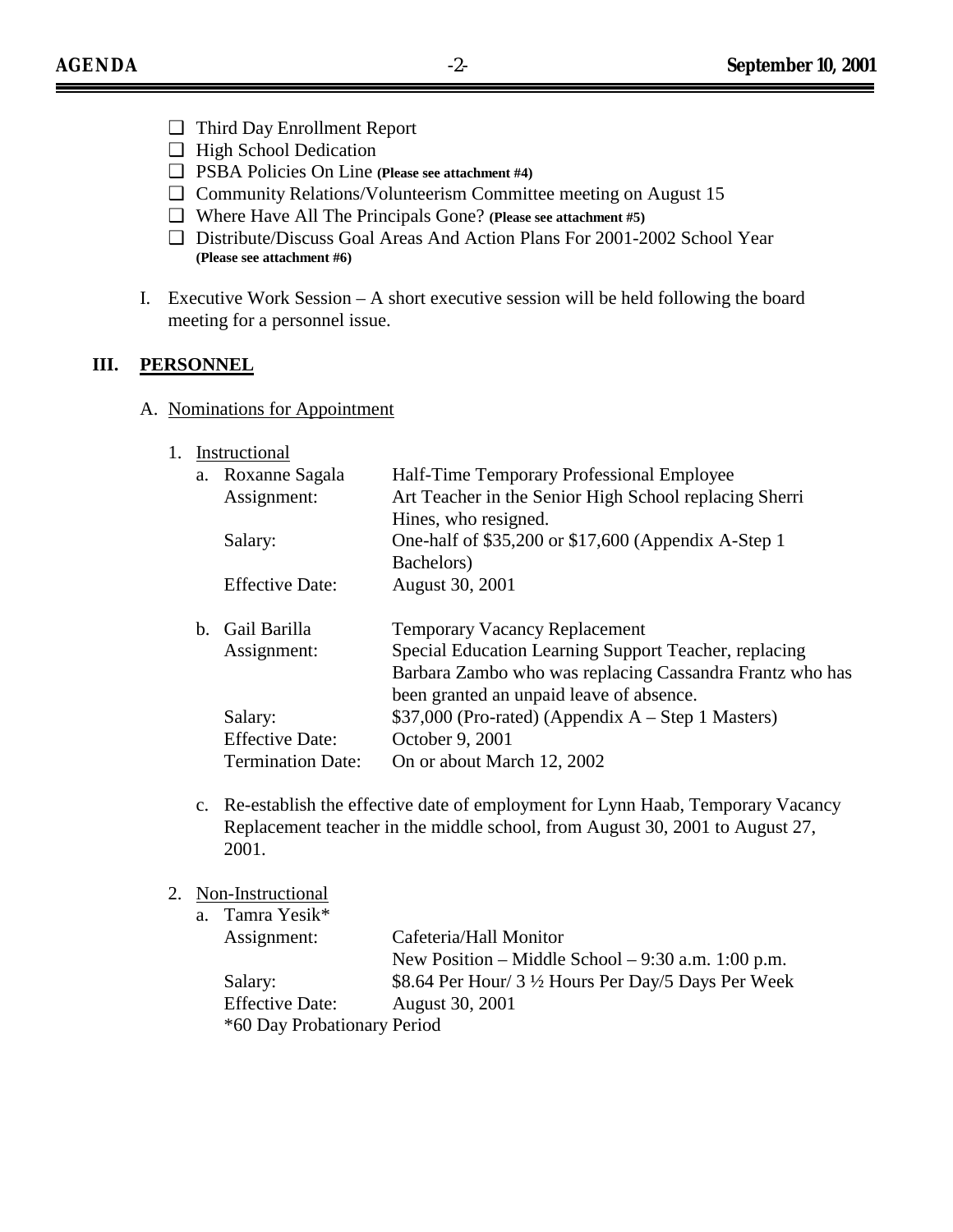| b. Jacqueline Lebrun*       |                                                     |
|-----------------------------|-----------------------------------------------------|
| Assignment:                 | One-on-One Special Education Aide                   |
|                             | New Position – Middle School                        |
| Salary:                     | \$8.64 Per Hour/6 1/2 Hours Per Day/5 Days Per Week |
| <b>Effective Date:</b>      | August 30, 2001                                     |
| *60 Day Probationary Period |                                                     |

## 3. Administrative Transfers

| a. Lori Paules         |                                                                                |
|------------------------|--------------------------------------------------------------------------------|
| From:                  | Title I Aide Peters Elementary School                                          |
| To:                    | Title I Aide Slatington Elementary School replacing Pam Lerch<br>who resigned. |
| <b>Effective Date:</b> | 2001-2002 School Year                                                          |
| b. Patrice Mayberry    |                                                                                |
| From:                  | <b>Instructional Aide-Peters Elementary School</b>                             |
| To:                    | Title I Aide Peters Elementary School replacing Lori Paules                    |
| <b>Effective Date:</b> | 2001-2002 School Year                                                          |

#### B. Resignations

### 1. Instructional

- a. Accept the resignation of Victoria Burse, German teacher in the senior high and middle school, to become effective when a certified replacement has been obtained for her position. Ms. Burse has accepted a teaching position in another school district.
- b. Accept the resignation of Barbara Zambo from her Temporary Vacancy Replacement position as a special education teacher in the senior high school, effective August 17, 2001.
- c. Accept the resignation of Sherri Hines, half-time art teacher in the senior high school, effective August 28, 2001.

#### 2. Non-Instructional

Accept the resignation of Patricia Eby-Manescu from her position of library aide in the middle school, effective August 12, 2001.

3. Co-Curricular

Accept the resignation of Cory Hartsell from his co-curricular position of Assistant Football Coach for the 2001-2002 school.

#### C. Middle School Co-Curricular Appointment for 2001-2002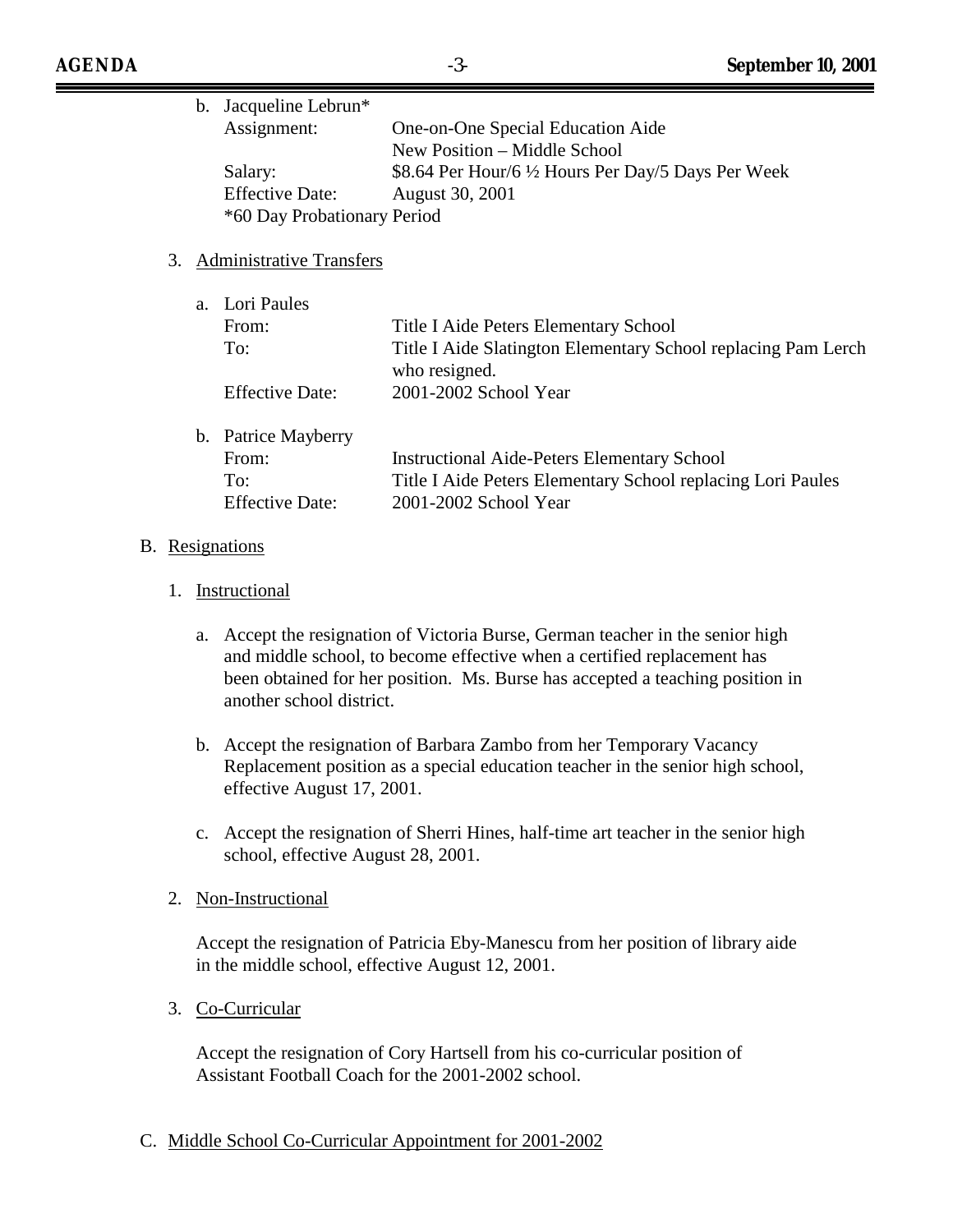| Math Counts Advisor - Hali Kuntz -- \$381.00                                                                                                                                                                                                                                                                       |  |  |
|--------------------------------------------------------------------------------------------------------------------------------------------------------------------------------------------------------------------------------------------------------------------------------------------------------------------|--|--|
| D. Co-Curricular Appointment for 2001-2002                                                                                                                                                                                                                                                                         |  |  |
| Elementary Chorus - Tracy Kimmel -- \$528.00<br>Assistant Football Coach - Chad Henritzy - (Pending verification of clearances) --<br>\$4006.00 (Stipend to be shared with Gregory Poremba who was board approved on<br>August 6, 2001).                                                                           |  |  |
| E. Substitutes                                                                                                                                                                                                                                                                                                     |  |  |
| 1. Instructional<br>Approve the following substitute teachers for the 2001-2002 school year at the<br>substitute teacher rates of \$70.00 for 1-10 non-consecutive days; \$80.00 for 11-<br>20 non-consecutive days; \$90.00 for 21+ non-consecutive days:                                                         |  |  |
| Joseph P. Verenna, Jr. -<br>Elementary K-6, General Science, Mathematics 7-12,<br>Social Studies, English 7-12, Industrial<br>Arts/Technology Ed., Mentally &/or Physically<br>Handicapped                                                                                                                         |  |  |
| <b>Social Studies</b><br>Joseph Tout $-$<br>Steve Zong -<br>Elementary, Data Processing, Office Technologies<br>Patricia L. Passick -<br>Art K-12, General Science, Library Science (K-12),<br>Mentally &/or Physically Handicapped,<br>Elementary K-6, Home Economics, Mathematics 7-12,<br><b>Social Studies</b> |  |  |
| F. Substitute -- Substitute Teacher Caller                                                                                                                                                                                                                                                                         |  |  |
| Approve to employ Jody Remaley, a special education aide in Slatington Elementary<br>School, as a substitute for the district's substitute teacher caller from October 1-7,<br>2001 at a stipend of \$200.00.                                                                                                      |  |  |

# G. Professional Contract

According to Article 11-1108, subsection (b) of the School Code: "A temporary professional employee, initially employed by a school district on or after June 30, 1996, whose work has been certified by the district superintendent to the secretary of the school district, during the last four (4) months of the third year of such service, as being satisfactory, shall thereafter be a "professional employee" within the meaning of this article." Therefore, it is recommended to approve "professional employee" status as per the school code for the following teacher, who has satisfactorily completed three years of service to Northern Lehigh School District:

#### Jason Graver

H. Middle School Administrative Detention Supervisor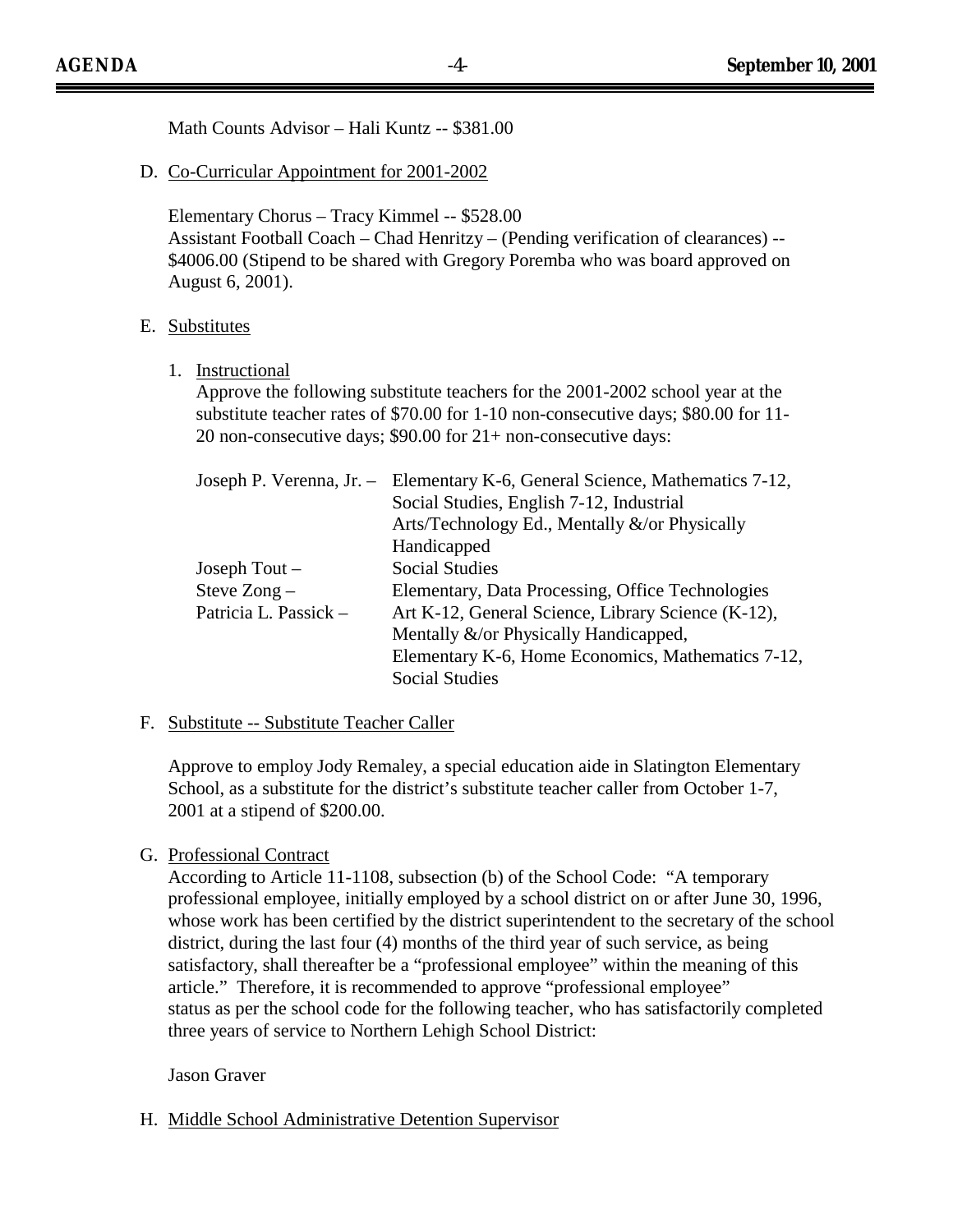Appoint Frank Dibilio as the Administrative Detention Supervisor in the middle school. He will work two days a week from 2:20 p.m. to 3:20 p.m. throughout the 2001-2002 school calendar year that warrants detention coverage. Salary will be \$12.00 for each day worked.

### I. Senior High Administrative Detention Supervisor

Appoint Frank Dibilio as the Administrative Detention Supervisor in the senior high school. He will work two days a week (Tuesday and Thursday) from 2:30 p.m. to 4:00 p.m. throughout the 2001-2002 school calendar year that warrants detention coverage. Salary will be \$15.00 for each day worked.

### J. Substitute Secondary Saturday Detention Supervisor

Appoint Frank Dibilio as the Substitute Secondary Saturday Detention Supervisor for the middle school and senior high school. He will work as needed; working Saturdays from 8:30 a.m. until 11:30 a.m. throughout the 2001-2002 school calendar year at a salary of \$50.00 for each Saturday worked.

### K. Substitute Senior High Administrative Detention Supervisor

Appoint Roxanne Sagala as the Substitute Administrative Detention Supervisor in the senior high school. She will work two days a week (Tuesday and Thursday) from 2:30 p.m. to 4:00 p.m. throughout the 2001-2002 school calendar year that warrants detention coverage. Salary will be \$15.00 for each day worked.

## L. Football Game Physician

Appoint Allentown Sports Medicine and Human Performance Center to provide a football game physician for the 2001-2002 school year at the quoted fee of \$70.00 per game.

#### M. Electronic Learning Facilitator 2001-2002

Appoint Jane Kutney as the Electronic Learning Facilitator (ELF) for the Slatington Elementary School for the 2001-2002 school year and on an as-needed basis during summer vacation. Compensation for this elementary ELF position is \$2685.00 per school year.

#### N. Contracted Service for 2001-2002 School Year

- 1. Approve the employment of the following marching band staff for the 2001-2002 school year:
	- a. Scott Wolfinger Percussion Instructor/Arranger -- \$2000.00
	- b. James Corle Drill Design (Marching) -- \$2000.00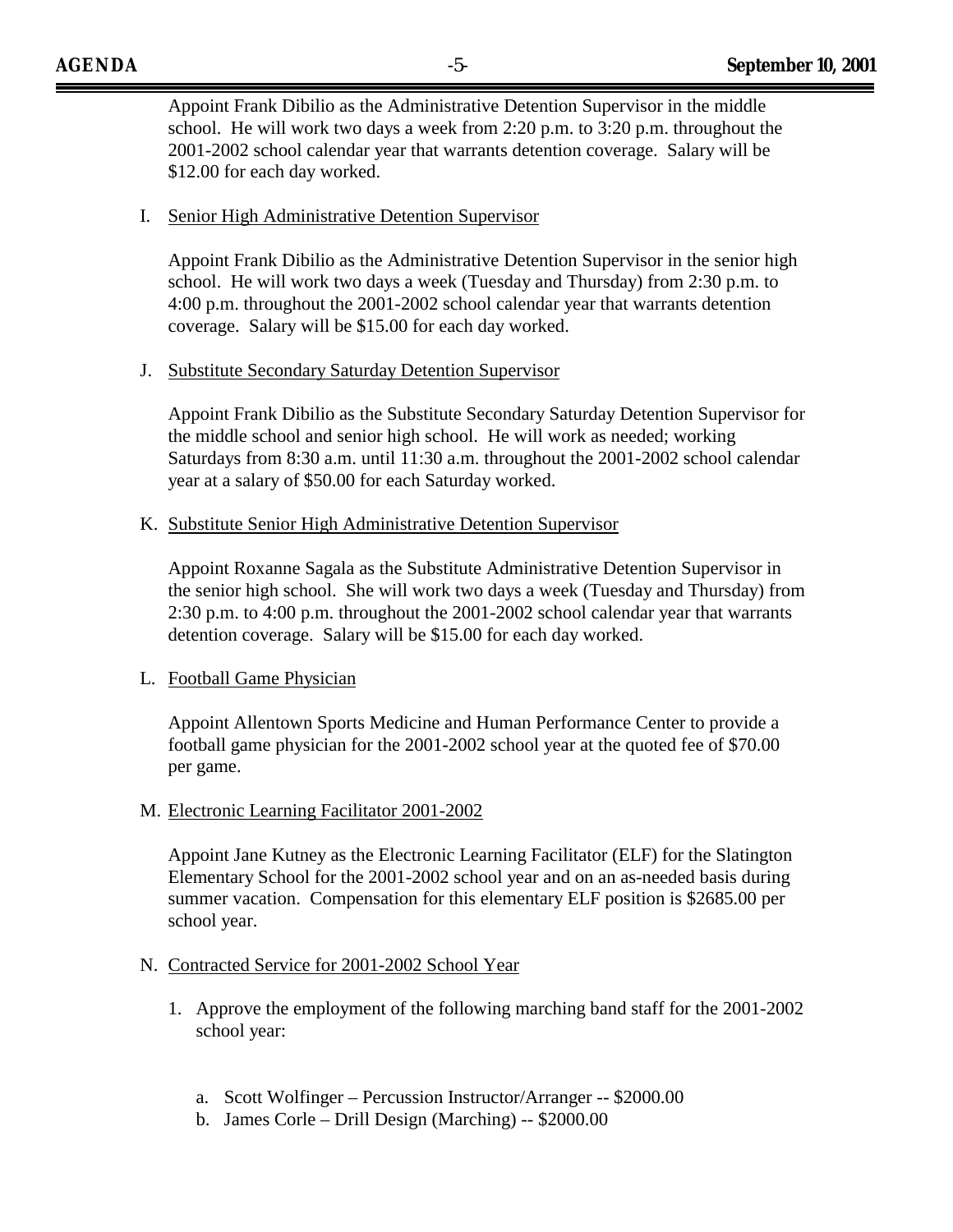## O. Request for Leave Without Pay

Approve the request of Andrea Forke, Peters Elementary special education teacher, to take a three-day leave of absence, without pay, on September 26, 27, and 28, 2001. She plans to use her three accumulated personal days in conjunction with the requested three unpaid days. Her request will not be considered a precedent for future requests per correspondence received from the Northern Lehigh Education Association.

# **IV. POLICY**

- A. Board Policies
	- 1. Second Reading
		- a. Approve policy # 707 Use of School Facilities and Equipment, as revised, after second reading. **(Please see attachment #7)**
	- 2. First Reading
		- a. Approve policy #222, 323, 423, 523 as presented, after first reading. **(Please see attachment #8)**

# B. Conferences Requiring Board Approval

- 1. Approve the request of Ronald Klevenhagen, Earned Income Tax Collector, to attend the PA Earned Income Tax Officers, Administrators and Collectors Assoc., annual conference on September 17, 2001 in Gettysburg. Expenses include annual membership fee \$35.00, registration fee \$110.00 for a total cost of \$145.00.
- 2. Approve the request of Rhonda Frantz and Nancy Rehrig, business office employees, to attend a Pennsylvania Association of School Business Officials conference, entitled "Elements of Budgeting", on October 23, 2001 in Allentown. Expenses include \$105.00 each for registration, \$8.00 for travel, for a total cost of \$218.00 and has been included in the 2001-2002 budget.
- 3. Approve the request of Brian Geiger to attend a Pennsylvania Association of School Business Officials conference, entitled "Transportation Conference: Law Enforcement's Response to a School Bus Hostage Situation" on October 18 and 19, 2001. Expenses include \$220.00 for registration, \$95.00 for travel, \$188.00 for lodging for a total cost of \$503.00 and has been included in the 2001-2002 budget.
- 4. Approve the request of Brian Geiger to attend a Pennsylvania Association of School Business Officials conference, entitled ""Facilities Management" on September 26 and 27, 2001. Expenses include \$220.00 for registration, \$95.00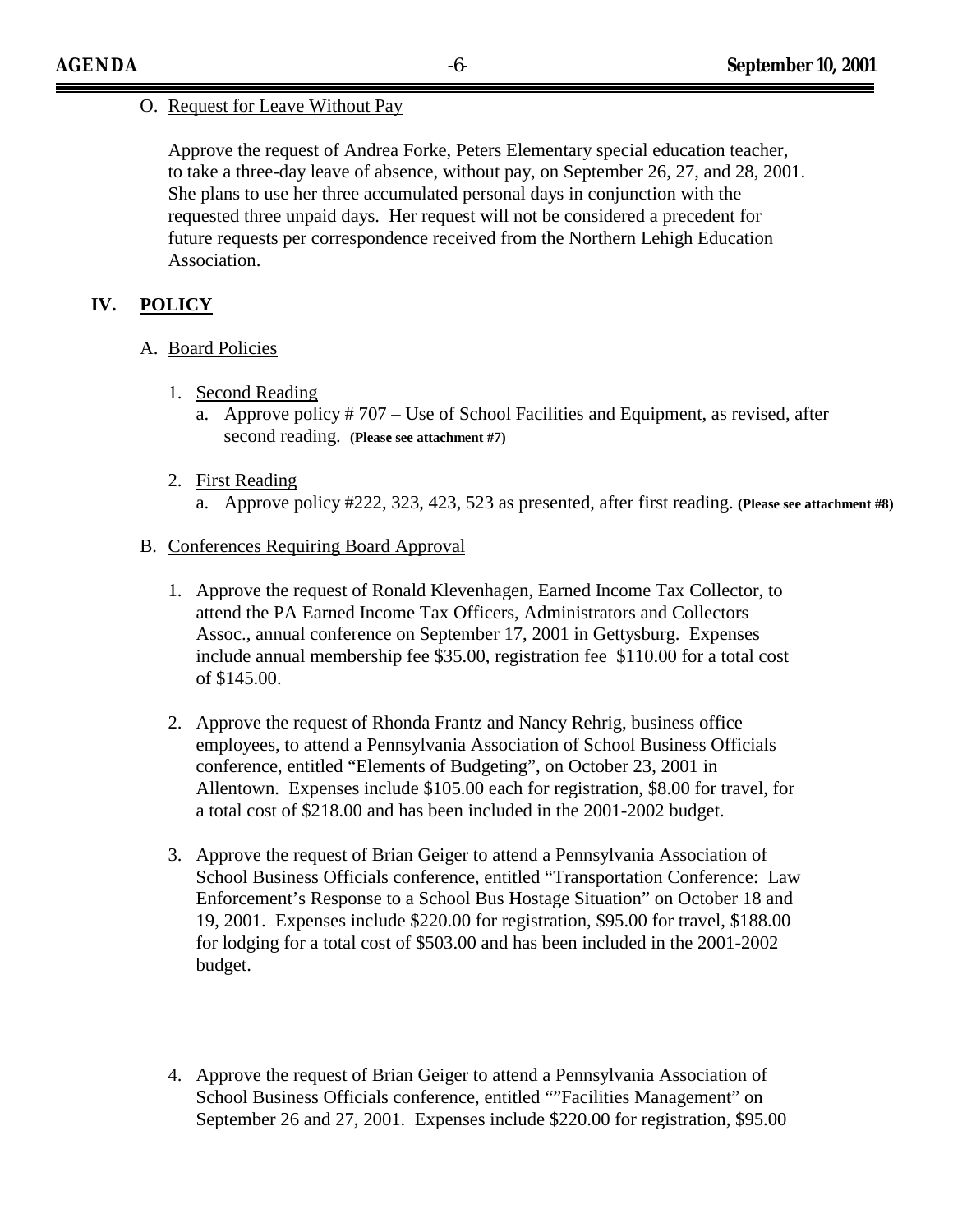- 5. for travel, \$94.00 for lodging for a total of \$409.00 and has been included in the 2001-2002 budget.
- 6. Approve the request of Nancy Rehrig, Keith Utsch and Bernard Rockovich to attend a Pennsylvania Association of School Business Officials conference entitled "Fixed Asset management: An In-Depth Guide From Start To Finish" on December 6, 2001 in Hershey, PA. Expenses include \$105.00 each for registration, \$48.00 for travel, for a total cost of \$363.00.
- 7. Approve the request of Robert Cox to attend Pennsylvania School Boards Association "School Leadership Conference 2001" from October 16-19, 2001. Expenses include \$255.00 for registration, \$43.00 for meals, \$399.00 for lodging for a total of \$697.00.
- C. Field Trip(s)

Slatington Elementary School – Grade 6 Students – Franklin Institute – October 5, 2001. Cost of this trip will be paid for by PTA.

- D. Attendance of Non-Resident Students
	- 1. Approve to permit a Slatington Elementary and a middle school student, whose parents have executed an agreement to purchase property in the Northern Lehigh School District on or before September 27, 2001, to attend school in accordance with the future resident guidelines of School Board Policy #202.
	- 2. Approve to permit a middle school student, whose parents have executed an agreement to purchase property in the Northern Lehigh School District on or before October 10, 2001, to attend school in accordance with the future resident guidelines of School Board Policy #202.

# **V. CURRICULUM AND INSTRUCTION**

- A. Approve revisions to the Northern Lehigh School District Continuing Professional Education Plan (Act 48 of 1999) as presented. This Plan remains in effect from January 1, 2000 to June 30, 2003. **(Please see attachment #9)**
- B. Accept and approve the Northern Lehigh School District Goal Areas and Action Plans for the 2001-2002 school year as presented.

# **VI. OLD BUSINESS**

# **VII. NEW BUSINESS**

A. Northern Lehigh Community Advisory Council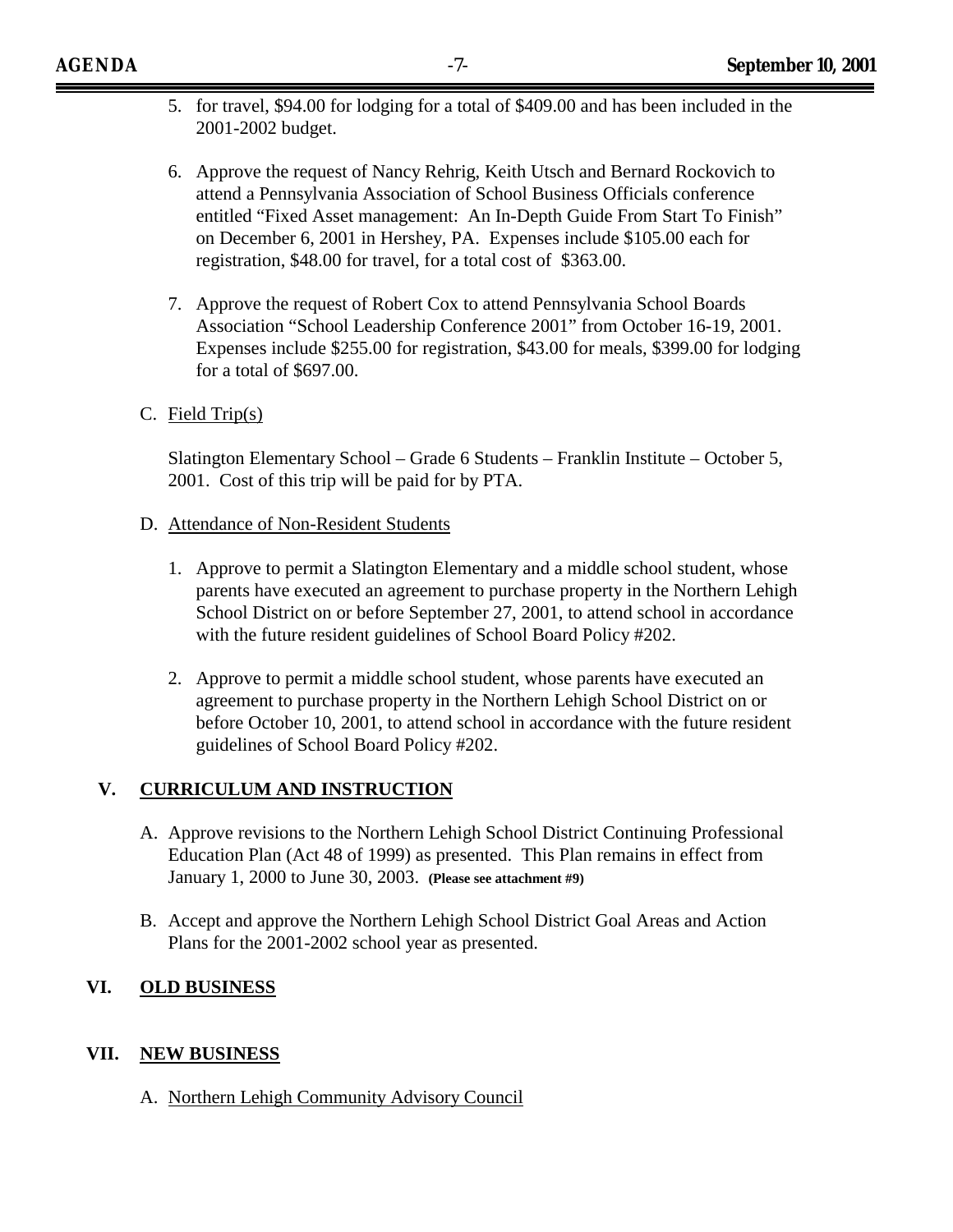Approve the following individuals as members of the Northern Lehigh Community Advisory Council for 2001-2002 school year. In accordance with School Board Policy #905, this council is established to review, discuss, and make recommendations relating to the various aspects of educational planning for the district. The purpose of this council shall be to improve and implement an on-going, two-way communication between the community and schools. It is understood that the Community Advisory Council's function is advisory only. Meetings of the Community Advisory Council are set for 7:00 – 8:30 p.m. on November 14, 2001, February 13 and April 17, 2002.

| Joseph Bechtel   | Paul Steckel |
|------------------|--------------|
| Susanne Meixsell | Joan Varilek |
| Carol Miller     | Linda Deurer |

# **VIII. FINANCIAL**

- A. Consider abatement of per capita taxes for the residents that fall within the guidelines as listed in **attachment #10**.
- B. Approve a refund for overpayment of Walnutport Real Estate Taxes for the property owners as listed for the month of August 2001. **(Please see attachment #11)**
- C. Approve payment of bills from the Construction Account, as presented in **attachment #12**.
- D. Approve payment of bills from the Construction Account for Extended Financing, as presented in **attachment #13.**
- E. Approve the Arthurs Lestrange Cash Management Portfolio Summary for the month of July 2001. **(Please see attachment #14)**
- F. Information regarding Settlement of Series AA and AAA 2001 Bonds. **(Please see attachment #15)**
- G. Approve a \$2,126.45 refund to First American Real Estate due to duplicate real estate tax payments made on a property located at 1116 Main Street, Slatington, PA. **(Please see attachment # 16)**
- H. Approve a \$9.80 per capita tax refund to Misty Guedes who moved from our district before the start of the 2001-2002 school year**. (Please see attachment #17)**

# **IX. LEGAL**

A. Resolution Opposing Cyber-Charter Schools

**WHEREAS**, the Board of Directors of the Northern Lehigh School District are